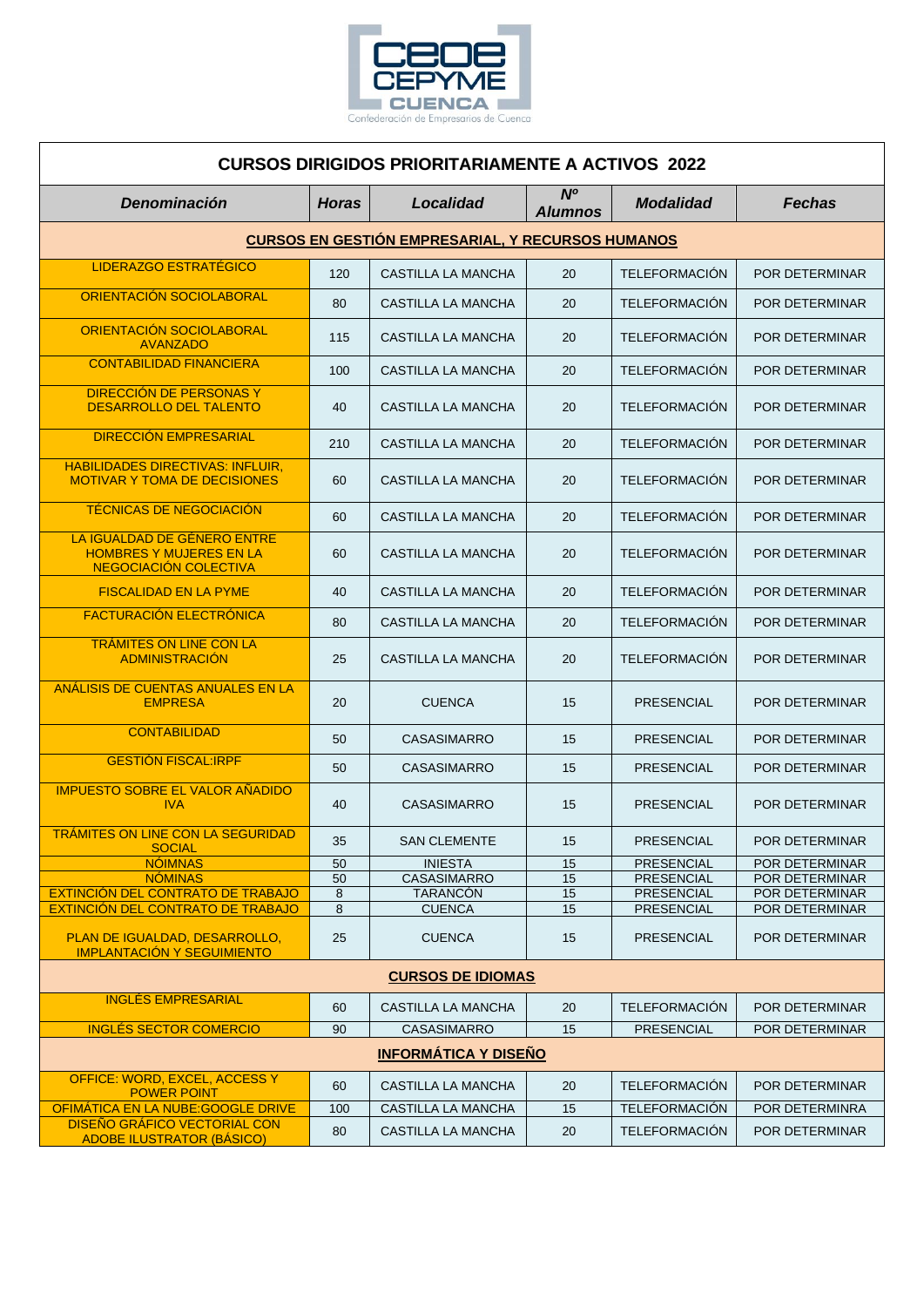| <b>DISEÑO GRÁFICO VECTORIAL CON</b><br><b>ADOBE ILUSTRATOR (AVANZADO)</b>                                                                          | 120 | CASTILLA LA MANCHA                | 20 | <b>TELEFORMACIÓN</b> | POR DETERMINAR        |  |  |
|----------------------------------------------------------------------------------------------------------------------------------------------------|-----|-----------------------------------|----|----------------------|-----------------------|--|--|
| PHOTOSHOP AVANZADO                                                                                                                                 | 40  | <b>CASTILLA LA MANCHA</b>         | 20 | <b>TELEFORMACIÓN</b> | <b>POR DETERMINAR</b> |  |  |
| <b>FUNDAMENTOS DE EXCEL</b>                                                                                                                        | 20  | <b>TARANCÓN</b>                   | 15 | <b>PRESENCIAL</b>    | <b>POR DETERMINAR</b> |  |  |
| <b>EXCEL AVANZADO</b>                                                                                                                              | 20  | <b>TARANCÓN</b>                   | 15 | <b>PRESENCIAL</b>    | <b>POR DETERMINAR</b> |  |  |
| <b>AUTOCAD INICIACIÓN</b>                                                                                                                          | 30  | <b>TARANCÓN</b>                   | 15 | <b>PRESENCIAL</b>    | <b>POR DETERMINAR</b> |  |  |
| <b>GOOGLE Y SUS APLICACIONES</b>                                                                                                                   | 30  | <b>CUENCA</b>                     | 15 | <b>PRESENCIAL</b>    | <b>POR DETERMINAR</b> |  |  |
| <b>INTERNET, RRSS Y DISPOSITIVOS</b><br><b>DIGITALES</b>                                                                                           | 30  | <b>CUENCA</b>                     | 15 | <b>PRESENCIAL</b>    | POR DETERMINAR        |  |  |
|                                                                                                                                                    |     | <b>INSTALACIÓN, TALLERES, PRL</b> |    |                      |                       |  |  |
| <b>PRL PARA OPERADORES DE VEHÍCULOS</b><br>Y MAQUINARIA DE MOVIMIENTO DE<br><b>TIERRAS</b>                                                         | 20  | <b>CUENCA</b>                     | 15 | <b>PRESENCIAL</b>    | POR DETERMINAR        |  |  |
| <b>SOLDADURA AUTÓGENA</b>                                                                                                                          | 20  | <b>INIESTA</b>                    | 15 | <b>PRESENCIAL</b>    | <b>POR DETERMINAR</b> |  |  |
| <b>SOLDADURA TIG</b>                                                                                                                               | 40  | <b>CEOE</b>                       | 15 | <b>PRESENCIAL</b>    | POR DETERMINAR        |  |  |
| <b>OPERADOR DE CALDERAS INDUSTRALES</b>                                                                                                            | 50  | <b>CUENCA</b>                     | 15 | <b>PRESENCIAL</b>    | POR DETERMINAR        |  |  |
| <b>MANIPULACIÓN DE SISTEMAS</b><br><b>FRIGORÍFICOS</b>                                                                                             | 44  | <b>CUENCA</b>                     | 15 | <b>PRESENCIAL</b>    | POR DETERMINAR        |  |  |
| SOLDADURA DE TUBERÍA DE<br><b>POLIETILENO</b>                                                                                                      | 30  | <b>CUENCA</b>                     | 15 | <b>PRESENCIAL</b>    | POR DETERMINAR        |  |  |
| <b>COORDINADOR DE SEGURIDAD Y SALUD</b><br><b>EN OBRAS</b>                                                                                         | 200 | <b>CASTILLA LA MANCHA</b>         | 20 | <b>TELEFORMACIÓN</b> | <b>POR DETERMINAR</b> |  |  |
| <b>MANTENIMIENTO DE VEHÍCULOS</b><br><b>HIBRIDOS</b>                                                                                               | 40  | <b>TARANCÓN</b>                   | 15 | <b>PRESENCIAL</b>    | POR DETERMINAR        |  |  |
| <b>PREVENCIÓN DE RIESGOS Y GESTIÓN</b><br><b>MEDIOAMBIENTAL EN INSTALACIONES</b><br><b>FRIGORÍFICAS</b>                                            | 60  | <b>CUENCA</b>                     | 15 | <b>PRESENCIAL</b>    | POR DETERMINAR        |  |  |
| ORGANIZACIÓN Y EJECUCIÓN DEL<br><b>MONTAJE DE INSTALACIONES DE</b><br>CLIMATIZACIÓN Y VENTILACIÓN-<br><b>EXTRACCIÓN</b>                            | 80  | <b>CUENCA</b>                     | 15 | <b>PRESENCIAL</b>    | <b>POR DETERMINAR</b> |  |  |
| PUESTA EN MARCHA Y REGULACIÓN DE<br><b>INSTALACIONES DE CLIMATIZACIÓN Y</b><br>VENTILACIÓN-EXTRACCIÓN                                              | 80  | <b>CUENCA</b>                     | 15 | <b>PRESENCIAL</b>    | <b>POR DETERMINAR</b> |  |  |
| <b>MONTAJE DE INSTALACIONES</b><br>ELÉCTRICAS DE ENLACE EN EDIFICIOS                                                                               | 60  | <b>CUENCA</b>                     | 15 | <b>PRESENCIAL</b>    | POR DETERMINAR        |  |  |
| <b>MONTAJE Y MANTENIMIENTO DE</b><br><b>INSTALACIONES DE BAJA TENSIÓN EN</b><br>EDIFICIOS DE VIVIENDAS Y PREVENCIÓN<br><b>DE RIESGOS LABORALES</b> | 110 | <b>CUENCA</b>                     | 15 | <b>PRESENCIAL</b>    | POR DETERMINAR        |  |  |
|                                                                                                                                                    |     | <b>MARKETING Y REDES SOCIALES</b> |    |                      |                       |  |  |
| <b>MARKETING Y REPUACIÓN ON LINE:</b><br><b>COMUNIDADES VIRTUALES</b>                                                                              | 180 | CASTILLA LA MANCHA                | 20 | <b>TELEFORMACIÓN</b> | POR DETERMINAR        |  |  |
| PROGRAMA AVANZADO EN MARKETING<br><b>Y ESTRATEGIA DIGITAL</b>                                                                                      | 90  | <b>CASTILLA LA MANCHA</b>         | 20 | <b>TELEFORMACIÓN</b> | POR DETERMINAR        |  |  |
| <b>NEUROMARKETING</b>                                                                                                                              | 60  | CASTILLA LA MANCHA                | 20 | <b>TELEFORMACIÓN</b> | POR DETERMINAR        |  |  |
| <b>INTERNET, RRSS, Y DISPOSITIVOS</b><br><b>DIGITALES</b>                                                                                          | 30  | <b>SAN CLEMENTE</b>               | 15 | <b>PRESENCIAL</b>    | POR DETERMINAR        |  |  |
| <b>IDIOMAS</b>                                                                                                                                     |     |                                   |    |                      |                       |  |  |
| <b>INGLES EMPRESARIAL</b>                                                                                                                          | 60  | <b>CASTILLA LA MANCHA</b>         | 20 | <b>TELEFORMACIÓN</b> | <b>POR DETERMINAR</b> |  |  |
| <b>INGLÉS SECTOR COMERCIO</b>                                                                                                                      | 90  | <b>CASASIMARRO</b>                | 15 | PRESENCIAL           | POR DETERMINAR        |  |  |
|                                                                                                                                                    |     | <b>COMERCIO Y ALMACEN</b>         |    |                      |                       |  |  |
| <b>GESTIÓN LOGÍSTICA</b>                                                                                                                           | 150 | CASTILLA LA MANCHA                | 20 | <b>TELEFORMACIÓN</b> | POR DETERMINAR        |  |  |
| <b>GESTIÓN DE LA CADENA LOGÍSTICA Y</b><br><b>APROVISIONAMIENTO</b>                                                                                | 80  | CASTILLA LA MANCHA                | 20 | <b>TELEFORMACIÓN</b> | POR DETERMINAR        |  |  |
| <b>GESTIÓN Y CONTROL DE COMPRAS Y</b><br><b>STOCK EN EL ALMACÉN</b>                                                                                | 30  | <b>CUENCA</b>                     | 15 | <b>PRESENCIAL</b>    | POR DETERMINAR        |  |  |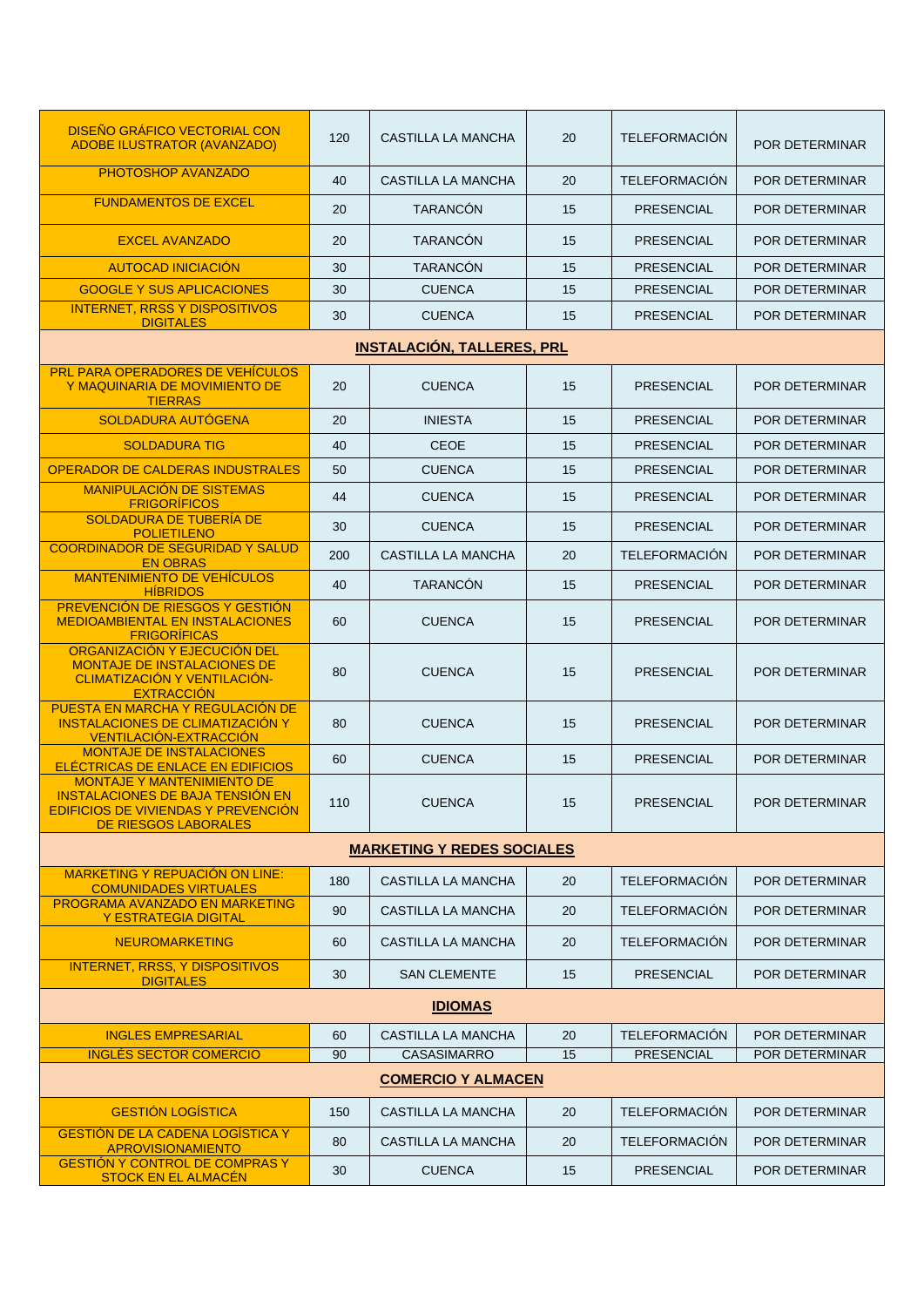| DECORACIÓN DE TIENDAS Y<br><b>ESCAPARATES</b>                                                    | 35  | <b>SAN CLEMENTE</b>                     | 15 | <b>PRESENCIAL</b>    | POR DETERMINAR        |  |  |
|--------------------------------------------------------------------------------------------------|-----|-----------------------------------------|----|----------------------|-----------------------|--|--|
| DECORACIÓN DE TIENDAS Y<br><b>ESCAPARATES</b>                                                    | 35  | <b>TARANCÓN</b>                         | 15 | <b>PRESENCIAL</b>    | POR DETERMINAR        |  |  |
| <b>CONDUCCIÓN DE CARRETILLAS</b><br><b>ELEVADORAS</b>                                            | 20  | <b>SAN CLEMENTE</b>                     | 15 | <b>PRESENCIAL</b>    | <b>POR DETERMINAR</b> |  |  |
| PREPARACIÓN DE PEDIDOS                                                                           | 40  | <b>SAN CLEMENTE</b>                     | 15 | <b>PRESENCIAL</b>    | <b>POR DETERMINAR</b> |  |  |
| <b>MANIPULACIÓN DE CARGAS CON</b><br><b>CARRETILLLAS ELEVADORAS</b>                              | 50  | <b>CUENCA</b>                           | 15 | <b>PRESENCIAL</b>    | POR DETERMINAR        |  |  |
| <b>MANIPULACIÓN DE CARGAS CON</b><br><b>CARRETILLLAS ELEVADORAS</b>                              | 50  | <b>SAN CLEMENTE</b>                     | 15 | <b>PRESENCIAL</b>    | POR DETERMINAR        |  |  |
| <b>GESTIÓN CONTABLE</b>                                                                          | 90  | <b>CUENCA</b>                           | 15 | <b>PRESENCIAL</b>    | <b>POR DETERMINAR</b> |  |  |
| <b>COMUNICACIÓN ORAL Y ESCRITA EN LA</b><br><b>EMPRESA</b>                                       | 70  | <b>INIESTA</b>                          | 15 | <b>PRESENCIAL</b>    | POR DETERMINAR        |  |  |
|                                                                                                  |     | <b>CALIDAD, MEDIO AMBIENTE, ENERGÍA</b> |    |                      |                       |  |  |
| <b>INTEGRACIÓN DE SISTEMAS DE</b><br><b>GESTIÓN ISO I</b>                                        | 200 | CASTILLA LA MANCHA                      | 20 | <b>TELEFORMACIÓN</b> | POR DETERMINAR        |  |  |
| <b>INTEGRACIÓN DE SISTEMAS DE</b><br><b>GESTIÓN ISO II</b>                                       | 200 | <b>CASTILLA LA MANCHA</b>               | 20 | <b>TELEFORMACIÓN</b> | POR DETERMINAR        |  |  |
| AUDITORÍA DE SISTEMAS DE GESTIÓN                                                                 | 200 | CASTILLA LA MANCHA                      | 20 | <b>TELEFORMACIÓN</b> | POR DETERMINAR        |  |  |
| <b>DISEÑO DE INSTALACIONES DE</b><br><b>GEOTERMIA SOMERA</b>                                     | 50  | <b>CUENCA</b>                           | 13 | <b>PRESENCIAL</b>    | POR DETERMINAR        |  |  |
| <b>DISEÑO Y MANTENIMIENTO DE</b><br><b>INSTALACIONES DE ENERGÍA SOLAR</b><br><b>FOTOVOLTAICA</b> | 100 | CASTILLA LA MANCHA                      | 20 | <b>TELEFORMACIÓN</b> | POR DETERMINAR        |  |  |
| <b>LEGISLACIÓN Y DOCUMENTACIÓN EN</b><br><b>LOS PROCESOS DE ORGANISMOS</b><br><b>NOCIVOS</b>     | 50  | <b>TARANCÓN</b>                         | 15 | <b>PRESENCIAL</b>    | <b>POR DETERMINAR</b> |  |  |
| <b>INSPECCIÓN Y DIAGNÓSTICO DE LA</b><br><b>INCIDENCIA DE ORGANISMOS NOCIVOS</b>                 | 80  | <b>CUENCA</b>                           | 15 | <b>PRESENCIAL</b>    | POR DETERMINAR        |  |  |
| <b>SANITARIO</b>                                                                                 |     |                                         |    |                      |                       |  |  |
| <b>ACTUACIONES EN PRIMEROS AUXILIOS</b>                                                          | 50  | <b>CASTILLA LA MANCHA</b>               | 15 | <b>TELEFORMACION</b> | POR DETERMINAR        |  |  |
|                                                                                                  |     | <b>FORMACION</b>                        |    |                      |                       |  |  |
| <b>HERRAMIENTAS DIGITALES EN EL AULA</b>                                                         | 160 | <b>CASTILLA LA MANCHA</b>               | 20 | <b>TELEFORMACIÓN</b> | POR DETERMINAR        |  |  |
| <b>FORMADOR DE FORMADORES EN E</b><br><b>LEARNING</b>                                            | 120 | CASTILLA LA MANCHA                      | 20 | <b>TELEFORMACIÓN</b> | POR DETERMINAR        |  |  |
| NEGOCIACIÓN CON PROVEEDORES                                                                      | 35  | CASTILLA LA MANCHA                      | 20 | <b>TELEFORMACIÓN</b> | POR DETERMINAR        |  |  |
| <b>PROGRAMACIÓN DIDÁCTICA</b>                                                                    | 60  | <b>CUENCA</b>                           | 15 | <b>PRESENCIAL</b>    | POR DETERMINAR        |  |  |
| <b>IMPARTICIÓN DE ACCIONES</b><br><b>FORMATIVAS PARA EL EMPLEO</b>                               | 70  | <b>TARANCÓN</b>                         | 15 | <b>PRESENCIAL</b>    | POR DETERMINAR        |  |  |
| <b>TUTORIZACIONES DE ACCIONES</b><br><b>FORMATIVAS PARA EL EMPLEO</b>                            | 30  | <b>TARANCÓN</b>                         | 15 | <b>PRESENCIAL</b>    | POR DETERMINAR        |  |  |
| <b>ORIENTACIÓN LABORAL</b>                                                                       | 30  | <b>TARANCÓN</b>                         | 15 | <b>PRESENCIAL</b>    | <b>POR DETERMINAR</b> |  |  |

| <b>AGROALIMENTARIA</b>                                          |    |                    |    |               |                       |  |
|-----------------------------------------------------------------|----|--------------------|----|---------------|-----------------------|--|
| <b>CONTROL Y ETIQUETADO DE PRODUCTOS</b><br><b>ALIMENTICIOS</b> | 30 | CASTILLA LA MANCHA | 20 | TELEFORMACION | <b>POR DETERMINAR</b> |  |